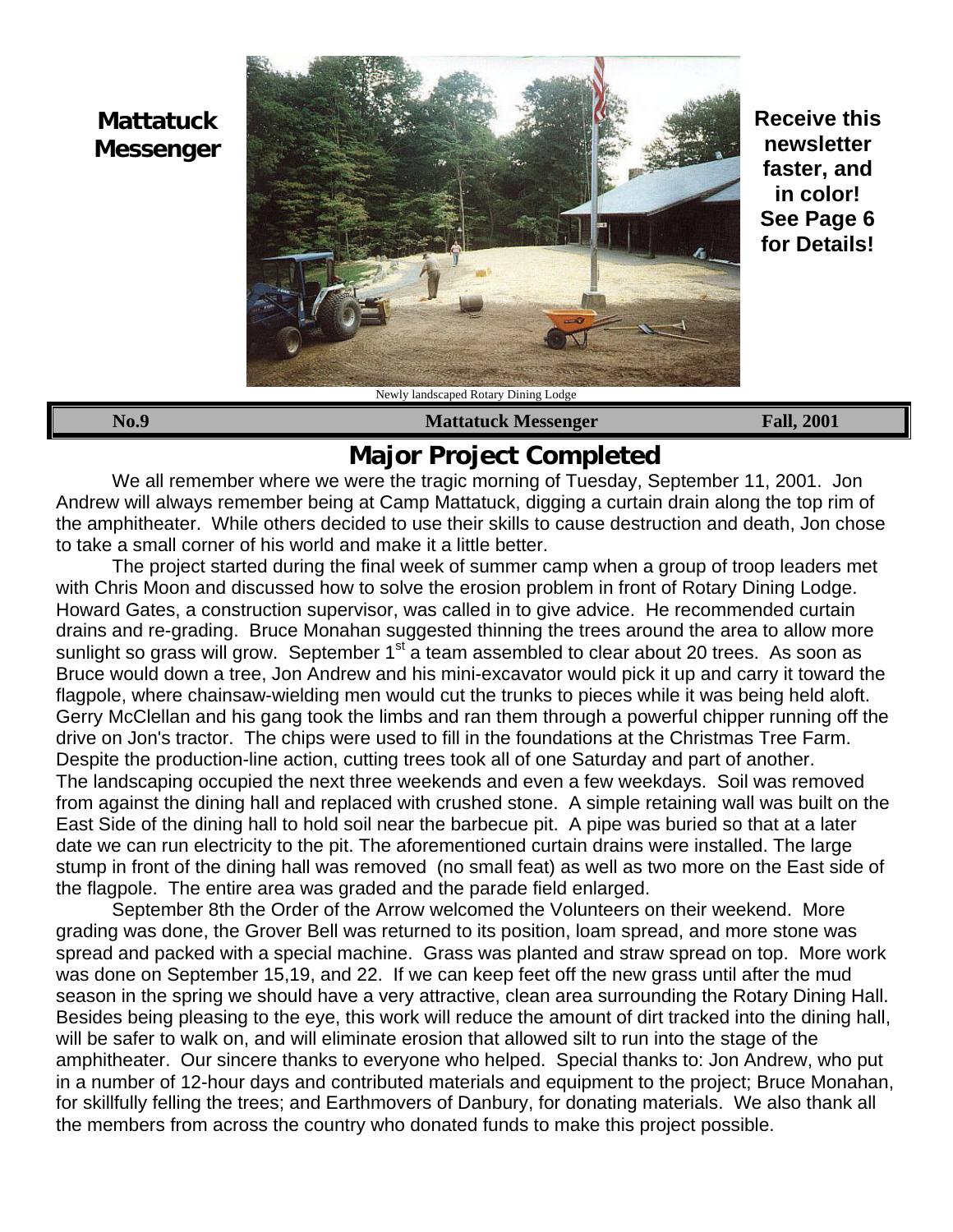#### **Page 2** Fall, 2001



### **In Memoriam**

*Don Hogan, 35-year Postmaster of Plymouth, Connecticut, and former Scoutmaster, Commissioner, and distinguished Mattatuck District Chairman, passed away September 22 at the age of 65. Don was a dedicated supporter of Camp Mattatuck and was involved in numerous civic and political organizations. His family listed Camp Mattatuck as an option for donations in his memory.*

At left: Don Hogan, Ed Hicock, Les Hawley at 1999 Council Recognition Dinner. All three wear the Silver Beaver Award.

### **Spotlight on… Peter Dey**

The word "tradition" is usually associated with older people, but it's a part of life for the men of the Dey (pronounced 'die') family. Visiting camp on a Thursday evening, I was greeted at Tuttle Lodge by a fourteen-year-old Volunteer Staff member named Peter Dey. Tonight he's filling in for a friend as Junior Officer of the Day. Manning the sign-out desk and the camp phone, his quiet confidence belies his fourteen years of age. Tall and ramrod straight, his crisp uniform and posture make him look right out of a Rockwell painting. His goal is to be a marine officer like his brother, and upon meeting him you're convinced he'll meet his goal.

 Ever since he can remember he has wanted to work at Camp Mattatuck. A secondgeneration Scout (his dad was Camp Director of Camp Sinoway in New York), Peter follows three older brothers who served the camp. Erik served a stint as Ranger's Aid, and now directs the Scoutcraft Department. Mark and Sean were on staff years before.

Peter is serious about his work at the shooting ranges, where he divides his time between archery and rifle. Unlike most young men his age, when you ask him a question he answers while looking directly into your eyes. "Safety is the most important part of my job, because the shooting ranges are the only places in camp where someone could lose his life in an instant". The most difficult part of the job, he says, is dealing with the attitudes of some of the Scouts. He respects and enjoys working with Ray Hanley and Greg Gubitosi, the shooting range directors.

What does Peter like best about camp? The fun! Campfires and the archery field course (where you walk through the woods from target to target) are among his favorite activities. Outside of camp his hobbies include rock climbing and paintball.

The more you know about the staff of Mattatuck, the more you're impressed.

### **Toasted Almond**

A scene at Cub Scout Day Camp…

At swimming, the boys play a game called "Toasted Almond". First they get completely wet. When given the word, they roll around on the dry sand to see who can get the coated the most! After the allotted time is up, they line up to see who the winner is. The boys are covered from head to toe.



"Let me see your fronts", says the judge, Waterfront Director Jamie.

…"Now your backs".

After a pause one of the youngest Cubs asks, "What about armpits?".

…Guess who won?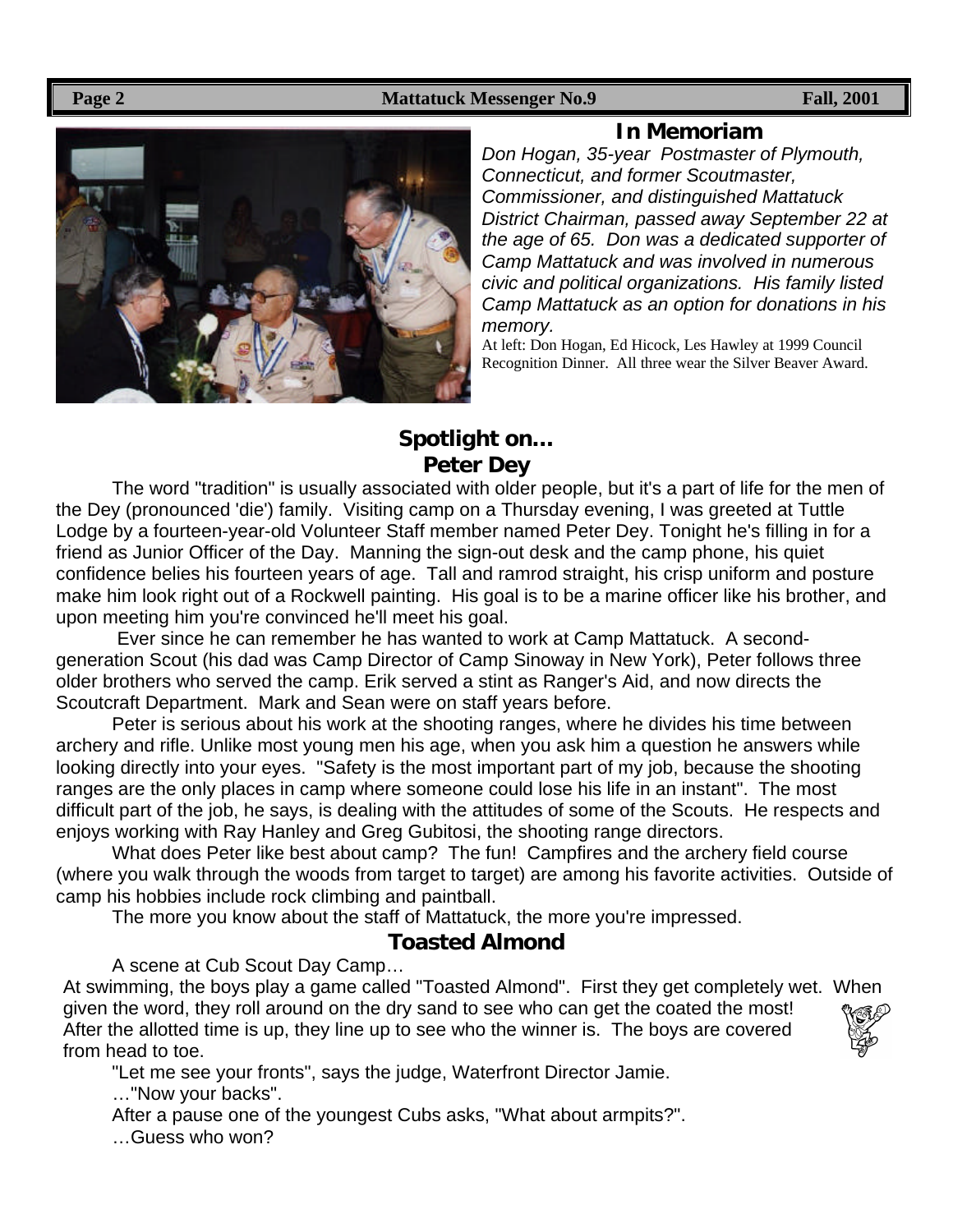**Page 3** Fall, 2001

Joe George By Louis B. Ercoli, Middlebury Printed in "Poetry Nook" of Waterbury Sunday Republican, Nov.29, 1981

> Standing by the parking lot, Directing in the cars… Sitting watching campfires, Beneath the gathering stars… Pushing mowers, cutting grass, Before the dining hall… Making toast, or helping boys, Dear Lord, he loved it all.

Working with his church or friends, And with his family, too… This little guy with one big heart, Touched all of those he knew. His "arguments" and constant jokes, Were known to one and all… He helped them in his own quiet way; Dear Lord, he loved them all.

But now the time has come for him, To take his well earned rest… For he has always given, Not a little, but his best. And Lord, I'm sure that you were there, And that he heard your call… Now he is in the Promised Land, For Lord, he earned it all.

## **Trailblazer**

Unforgettable Joe George

During the Second World War many men left home to serve their country. Those who were left in Waterbury worked long hours in the brass mills to



supply munitions for the war movement. At Our Lady of Lourdes Church, Scouting did not suffer thanks to a father figure named Joe George. Upon Carmen DiMaria's induction into the service in 1943 Joe succeeded him as Scoutmaster of Troop 26, one of the largest and most successful Boy Scout troops in the Mattatuck and its successor councils. During the war years he brought a huge group of boys (60+) from Waterbury to camp. He was Scoutmaster for almost twenty years, and a leader for almost forty. It was routine for the troop to have ten patrols, and for several years it had an Explorer unit of fifteen to twenty boys. Troop 26 always provided color guards or large groups of scouts at public events like parades, district dinners, council shows, UCF campaign rallies, Catholic scout activities, and camporees. The troop established a grassy shaded campsite ("26 Site") just north of Whip-poor-will Pavilion and camped there in the off season for decades. (Today the site is used in the summer and is called "49'ers".

According to former Scout and Scoutmaster Dick Barone, Joe's big secret was to handle administrative duties like registration, financial and parish support, and a large part of the recruiting of boys and his large troop committee from his church, neighbors, and relatives. Joe and his committee were electricians, carpenters, builders, cooks and other skilled men. The troop never lacked help for patrol boxes, derby sleds,

bridges and towers for scout shows, large suppers and breakfasts, transportation, fund raising, and for adults at the meetings and in camp. He developed the right young men to plan the program and direct the activities of the troop. Greg Lupone, Bob Graham, Dick George, Dick Barone, George Pettinico, Vin Ferri, Bob Piola and a steady stream of Eagle Scouts assured continued success. The boys always ran the troop. Joe was known for his patience, long hours in scouting, short twisted cigars, insistence on good uniforming, dry sense of humor, love of good food, and (among the leaders) for his snoring in camp. He was extremely generous. For example, he loaned his car to Dick Barone so that Dick could take exams at Fairfield University.

A Scoville retiree, he became a member of the Volunteer Staff the year Tom Horan was appointed Camp Director, 1973. He also became one-half of the comedy team of "George and Giacin". Joe and Dick would fight while making toast in the kitchen in the morning, then while cutting grass. They got the lawns looking sharp. On Wednesdays, Saturdays, and Sundays they ruled the parking lot along with Joe LeClair, Jr.

Many of us think of Joe when remembering some of the difficult work we'd do at camp. He'd walk up to the muddy ditch we were in, give some light-hearted encouragement, and suddenly we'd regain our energy.

Joe was very active at Our Lady of Lourdes Church, and was a long-time member of the Catholic Committee on Scouting. He wasn't just a funny little man. The message he constantly spelled out clearly for us was that "the camp is for the kids" or "the work is worthwhile because it's for the kids". As a staff member it's easy to forget whose camp it really is. Joe made it very clear.

As Troop 26 veteran George Pettinicco said in Joe's eulogy, "Joe was not a man of spectacular deeds or beautiful speeches; rather he did what needed to be done in his slow steady way. He was small in stature but big in spirit. His gruff raspy voice and his constant joking did not hide the tender heart and soul that dwelled inside. If he complained, it was not because of injustices that he felt personally but rather of the injustices he perceived to the people, the organizations and the traditions he loved so much."

Joe George passed away among friends, wearing a Scout uniform, while visiting the 1983 National Jamboree in Virginia. *Many thanks to former Troop 26 Scoutmaster and camp staff member Dick Barone for contributing to this article.*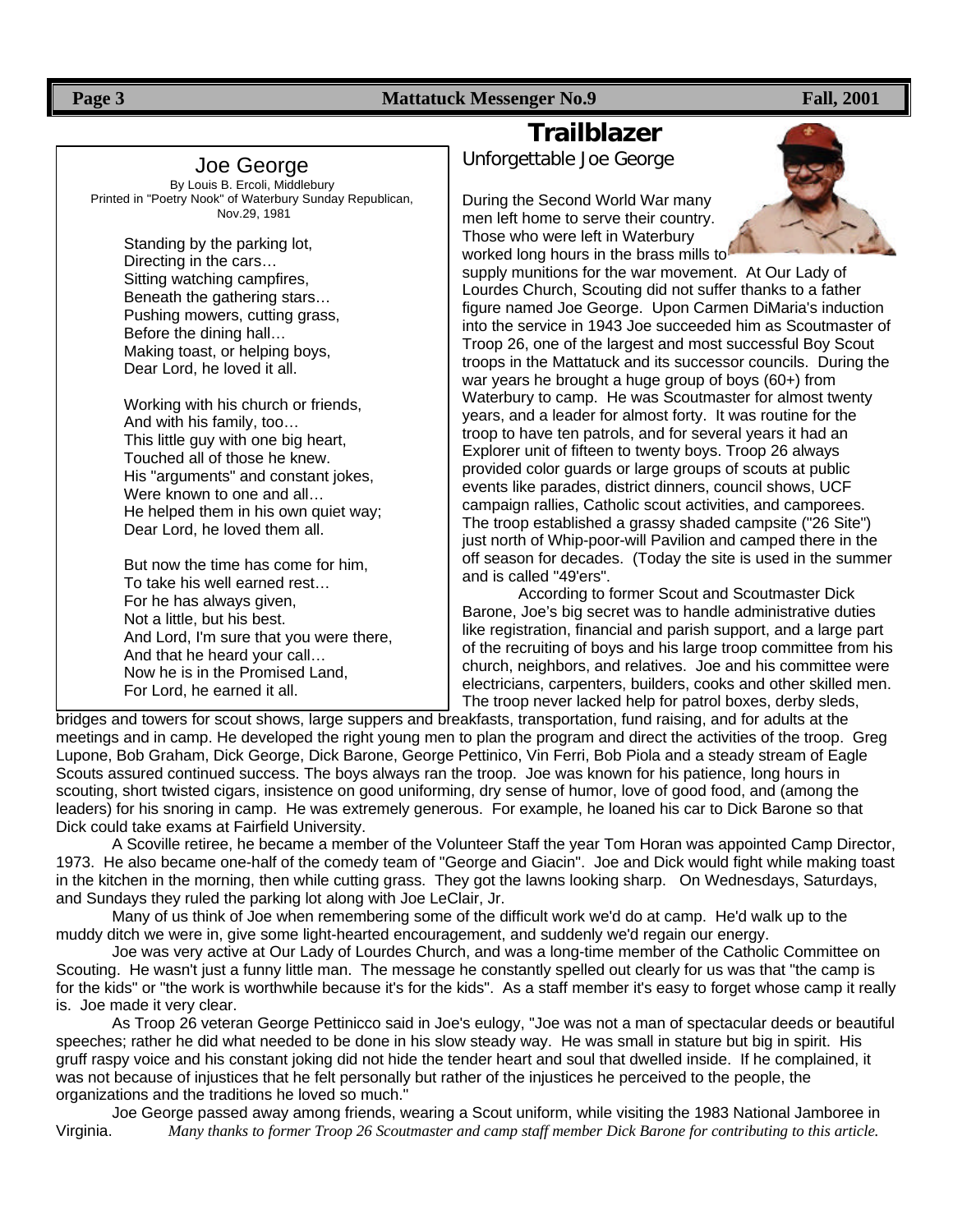#### Page 4 **Mattatuck Messenger No.9 Fall, 2001**



Photo of Brooks Lord taken by Beth Horan

*Editor's Note: The Mattatuck Staff is always seeking to challenge today's Scout with new adventurous activities. At the forefront of this effort is Chris Moon and friends. An example follows…*

### **4855 Miles Later**

by Erika Burns and Chris Moon A gray van left Watertown, Connecticut at 9:17am on Thursday, September 13. The fact that their flights were cancelled didn't stop 9 members of the Camp Mattatuck staff from getting to Philmont Scout ranch in Cimmaron, New Mexico. After all, they had to be there since 6 of them were teaching and the other 3 were taking the largest Climbing Directors course in the country. On Friday afternoon they arrived at Pikes Peak, Colorado. From there a short 4-hour trip took them to Philmont Scout ranch where they met 2 other Camp Mattatuck staffers who are touring the country. You may be wondering how this all started….maybe not, but here it is anyway. In 1999, the BSA introduced it's Climbing Program which included "Climb On Safely" for unit activities and "Topping Out" for Council and District activities as they relate to Climbing and Rappelling.

In September of 1999, the first ever Climbing Instructors Course took place. It was held at Philmont and was the test run for the National Camp School Climbing Course. It included 4 students and was taught by Chris Moon. Chris is a long time Camp Mattatuck staff member who is also the council COPE/Climbing Committee chairman. In May of 2000, our council ran it's own Climbing Instructors course at JN Webster. Sixteen leaders participated in the 3-day program. Most of them were there to see that

their units were following the BSA policies when climbing and the rest worked at our council summer camps.

In September of 2000, 22 adults took the weeklong Climbing Directors course at Philmont. Included in this group were 6 people from the Connecticut Rivers Council. At this point there were only 125 directors in the country and 7 of them were from our council. CRC had more Climbing Directors than any one else in the country..…including the entire state of Texas. In May of 2001, another council Climbing Instructors course took place at JN Webster. Another 16 adults enrolled in this course which now became a 4-day program.

At this point our council had 43 Climbing Directors or Instructors. The September of 2001 course at Philmont had a waiting list of 8 people trying to get in. With flights being cancelled just before the course began, all of the students were allowed to enroll. 29 students and 8 faculty showed up making it the largest course ever held. As faculty introductions took place and person after person said that they were from Connecticut a voice quietly said in the background "Is there anyone left there". On the Climbing faculty were Chris Moon, Brian Shannon, Marc Moody, Erika Burns, Beth Horan, Jim Miller, all from Connecticut and Brooks Lord from Oklahoma and Alan Corneau from Texas.

On Sunday afternoon, the check-in took place during a rain and hailstorm. That soon stopped and "get to know one another" activities began. A welcome campfire was held Sunday evening. Monday morning the staff, participants and gear were caravaned in Philmont Suburbans up to Cimmaron Cito. Cito (elevation 8200' above sea level) is one of the climbing sites at Philmont and is the location where the course took place for the week. Every morning after breakfast classroom activities took place in the climbing gym cabin. As soon as classroom was over, the group eagerly hiked up 10 minutes to the climbing site where they applied newly learned techniques or shared old ones. After a day full of climbing, rappelling and learning, participants would hike back down to Cito cabins. After dinner another classroom session took place where thoughts of the days activities brought out the most pleasant sharing of emotions. One scouter exclaimed, "The staff gave me so much confidence. They believe in me more than I do. And now I'm starting to believe it too". Another night someone said, I'm having so much fun, I feel guilty".

At the conclusion of the course, the faculty was treated to a Buffalo steak dinner. Dave Bates from the National Office gave a special thanks to the group from Connecticut that drove all the way out here.

This highly energetic and knowledgeable staff took a group of strangers from the entire country ranging from 23 to 63 years old and transformed them into a close-knit long-lasting family. Right now most of this family are exchanging photographs by email and making plans for next year.

Next September, there will be 2 completely separate courses running concurrently to allow for more climbers due to the popularity of the program. And as in the past most of the faculty will be from Camp Mattatuck and will be making a trip of about 5,000 miles to get there and back.

We have a new address. So if you hit the Lotto, make sure you send the check to the

right place…

Mattatuck Volunteers, PO Box 257, Plymouth, CT 06782-0257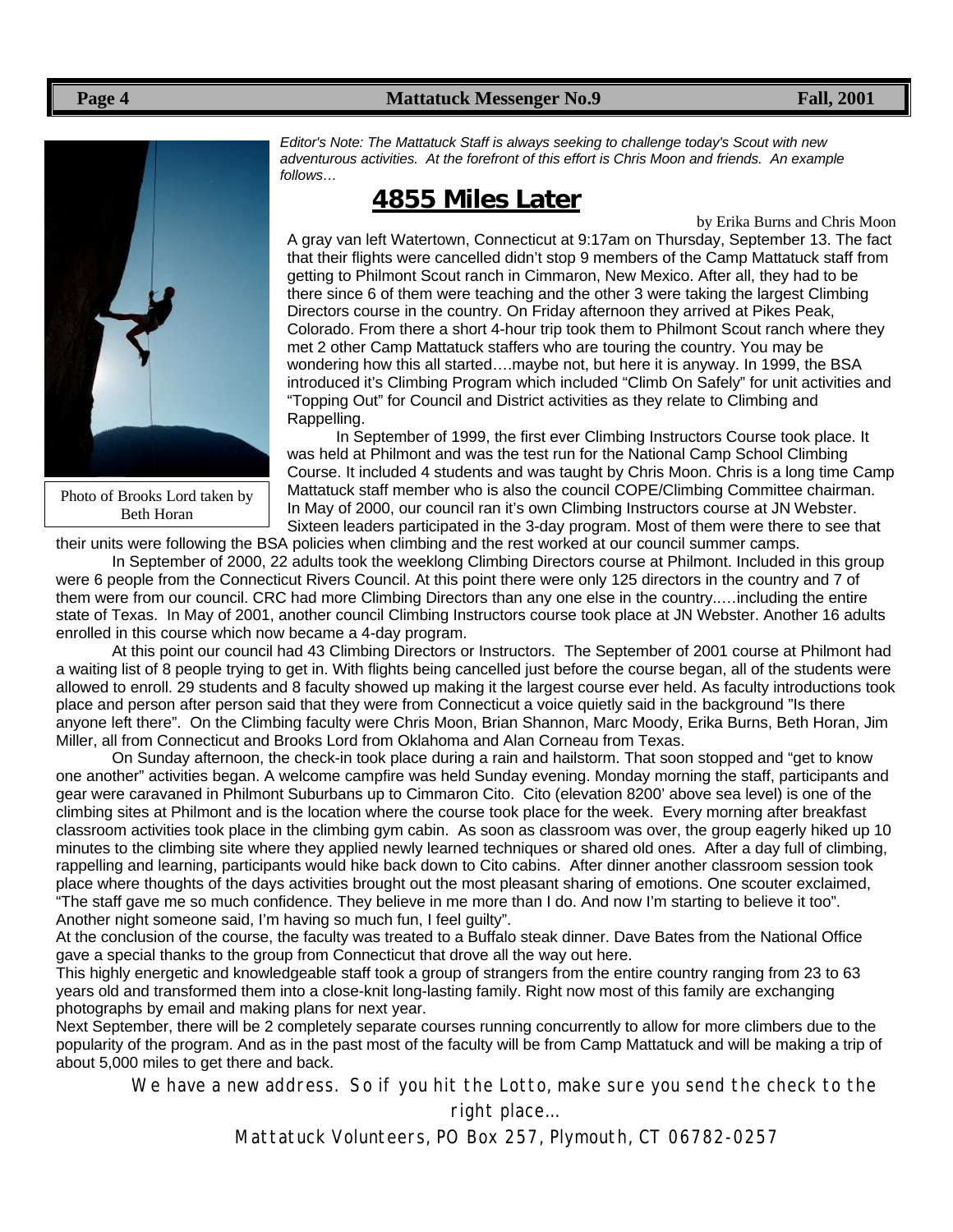### **White Water Canoeing a Popular Merit Badge at Camp**

White water? On little 'Lake' Kenosha? Yagotta be kiddin! But it's true. At the far side of the pond near the old Troop 9 site peninsula, are two sets of 'English gates' suspended from long ropes tied to trees. Pairs of canoeists work together to steer the canoes through the gates, simulating rocks in a river, in a series of maneuvers to practice for the real thing. The boys, usually thirteen years old and up, work Monday through Thursday to learn the strokes.



### **Order of the Arrow News**

Mattatuck Chapter welcomed 27 new members at the September weekend. Elected officers were: Chief Devin Krevetsky, Vice Chief Sam Capoli, Secretary Will Sheridan, Treasurer Charles Talmadge, and Lodge Representative Mike Smith. Blair Albrecht serves as Chapter Advisor.

- The United Way Day of Caring was held in September at Camp and 5 volunteers from CL&P did the landscaping around Mohawk cabin. They put RR ties below the cabin and filled them in with dirt from above the cabin. They also rolled most of the tents that were still up. Thank you CL&P!
- Members of Troop 52, led by Jon Andrew, built and installed new countertops and storage areas in Mohawk Cabin. It looks great!.

### **Upcoming Projects:**

- Our next project is to strip and replace the roof on good ol' Barnum Cabin this Spring. Please come and help. If you are unable to get to camp, why not send a donation to help pay for the materials?
- Barnum Cabin needs additional work, including flooring, siding, windows, and cosmetic work to the interior. We need a carpenter to step up and take charge. If you have fond memories of time spent in good old Barnum (Hickory) Cabin, why not send a donation earmarked for this special use?
- The old Director's Cabin, AKA Tobe's Lodge, is in equally bad shape. Chris and the camp staff did some work during the summer, but more work is still needed to replace the windows and the wavy edge siding.
- Volunteers Vice-Chairman (and Assistant Camp Director) Chris Moon works at camp throughout the year. If you have a free weekend to work contact Chris to see if he has anything going on that weekend.

**Mattatuck Volunteers Officers Frank Rodrigues, Chairman 203-723-2168 Chris Moon, Vice-Chairman (Projects) 203-723-2305 Robert Reed, Secretary/Treasurer 860-583-5977**



*Within a two-week period we heard from two people either asking about or supplying a photo of the camp cook William F Corbin, known as "Bassie". If anyone has information about or more photos of Bassie please loan it to Joe LeClair so we can write a full story and about this cook, musician, and pioneer staff member.*

### **George Mason Retiring**

Since Issue No.3 of Mattatuck Messenger, Elm Press of Thomaston, CT has graciously printed each issue at no expense to the Mattatuck Volunteers. Former Troop 109 leader George Mason, President of Elm Press, has been extremely generous to Scouting. George worked with Tom Horan with Troop 109 for years, and led Elm Press for more than three decades. He's now retiring and the new owner is his son-in-law, Victor Losure. We wish George a healthy and happy retirement, and Elm Press a successful future.